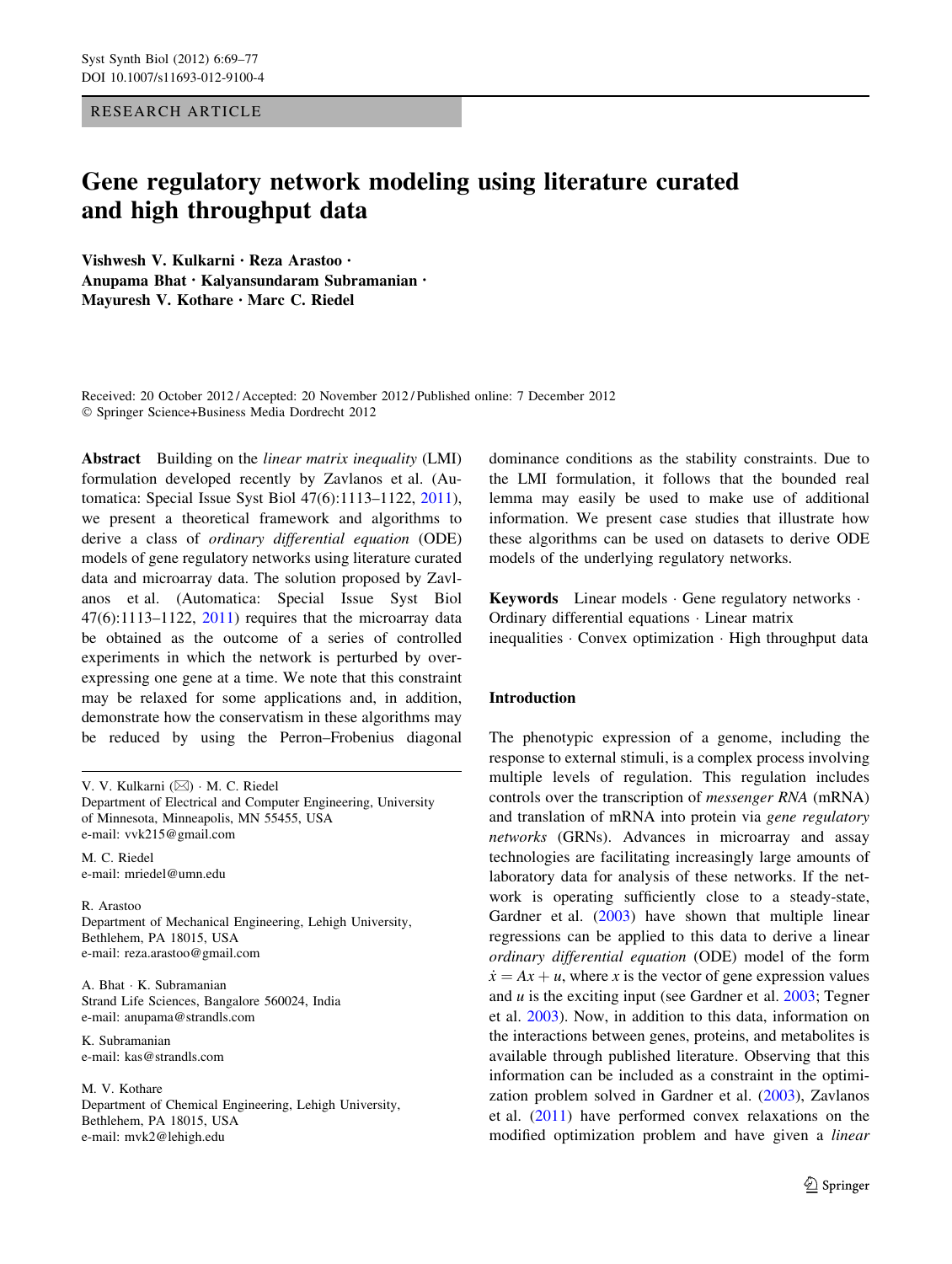matrix inequality (LMI) based solution to derive linear ODE models of gene regulatory networks. In particular, (Zavlanos et al. [2011\)](#page-8-0) re-formulates the approach of Gardner et al. ([2003\)](#page-8-0) using LMI's and includes sufficient conditions for asymptotic stability, given by the Lyapunov stability theorem (see Desoer and Vidyasagar [1975](#page-8-0); Vidyasagar [1993](#page-8-0); Sastry [1999\)](#page-8-0), as the additional constraints to ensure that the linear ODE model is stable. In Zavlanos et al. [\(2011](#page-8-0)) , the problem formulation and its solution is presented in a highly lucid manner and its choice of LMI formulation is likely to lead to a number of LMI-based solutions for such network modeling problems.

The paper is organized as follows. After stating our modeling assumptions, we present the network modeling algorithms of Zavlanos et al. [\(2011](#page-8-0)) and our extensions of those algorithms. We then show that our algorithms perform at least as well as those algorithms when presented with a synthetic dataset that is generated using the procedure given in Zavlanos et al. ([2011](#page-8-0)). We then show how these results can be used to derive a protein regulatory network of malaria infected patients.

## Linear ODE models of gene regulatory networks

The problem of how the gene expression data should be used to obtain linear ODE models of the underlying gene regulatory networks has been well researched (see for example Bansal et al. [2006,](#page-8-0) [2007](#page-8-0); Gardner et al. [2003](#page-8-0); Penfold and Wild [2011;](#page-8-0) Sontag et al. [2004](#page-8-0); Tegner et al. [2003,](#page-8-0) and references therein). We shall focus on deterministic models. The ODE model is of the form  $\dot{x} = Ax + Bu$ , where A and B are real-valued matrices of suitable sizes,  $x$  is the vector of gene expression values, and  $u$  is the vector (or matrix) of exciting inputs. Laboratory data on the gene expression values for varying inputs furnishes the datasets  $X$  and  $U$ , where the matrix  $X$  comprises the vectors of gene expression values and the matrix U comprises the vectors of corresponding excitations. Now, the objective is to solve for  $A$  and  $B$  such that some performance metric is optimized. Assuming the availability of time-series data for the gene expression values, such models are derived in Bansal et al. ([2006](#page-8-0) and [2007\)](#page-8-0) whereas this requirement is relaxed in Gardner et al. [\(2003](#page-8-0)), Tegner et al. [\(2003](#page-8-0)), and Zavlanos et al. [\(2011](#page-8-0)). All of these approaches rest on the assumption that the network is operating sufficiently close to a stable equilibrium point. Under this assumption, solving the ODE  $\dot{x} =$  $Ax + Bu$  for A and B effectively reduces to solving the equation  $0 = Ax + Bu$  for A and B. In addition, it is assumed in Gardner et al. [\(2003](#page-8-0)), and therefore in Zavlanos et al.  $(2011)$  $(2011)$ , that the inputs u can be controlled to selectively over-express precisely one gene at a time. This

reduces the matrix  $B$  to an identity matrix and, as a result, only the matrix A needs to be solved for. However, in practice, such controlled excitation is rarely performed, at least as of today. Instead, most pharmaceutical companies and cosmetic firms have large repositories of snapshots of the gene expression values for the control cases, i.e., for normal subjects, and for the treatment cases, i.e., for the cases in which the subject is either abnormal or exposed to an excitation or a treatment (such as a radiation or a drug dose). Here, it rarely holds that the excitation input u selectively over-expresses (or suppresses) precisely one gene at a time. We shall show that the approach of Zavlanos et al. [\(2011](#page-8-0)) is applicable even when its overly restrictive constraint  $B = I$  is relaxed.

#### Method

#### Assumptions

Our main assumptions are as follows.

- The network can be modeled as  $\dot{x} = f(x, u)$  for some function f.
- The network has a stable equilibrium point,  $x_{eq}$ , in the neighborhood of which  $\dot{x} = f(x, u)$  can be approximated as  $\dot{\tilde{x}} = A\tilde{x} + Bu$ , where  $\tilde{x} = x - x_{eq}$ , for some matrices A and B.
- The operating point of the network is sufficiently close to the stable equilibrium.
- The matrix A is invariant across all treatments and all subjects.
- The matrix A is sparse (see Arnone and Davidson [1997](#page-8-0); Theiffry et al. [1998](#page-8-0)).
- The input  $u$  is to be computed as follows. The exogenous excitation is a transcription perturbation in which individual genes are over-expressed using an episomal expression plasmid. After the perturbation, these cells are allowed to grow under constant physiological conditions to a steady-state and the difference in the mRNA concentrations of these cells and that of normal cells, i.e., those having reporter genes as opposed to the over-expressed genes is to be noted down (see DiBernardo et al. [2004\)](#page-8-0). In general, a perturbation will affect  $p \leq n$  genes in the *n*-gene network.
- Specific genes encode the *transcription factors* (TFs) proteins that can bind DNA (either independently or as part of a complex), usually in the upstream regions of target genes (promoter regions), and so regulate their transcription. Since the targets of a TF can include genes encoding for other TFs, as well as those encoding for proteins of other function, interactions between transcriptional and translational levels of the system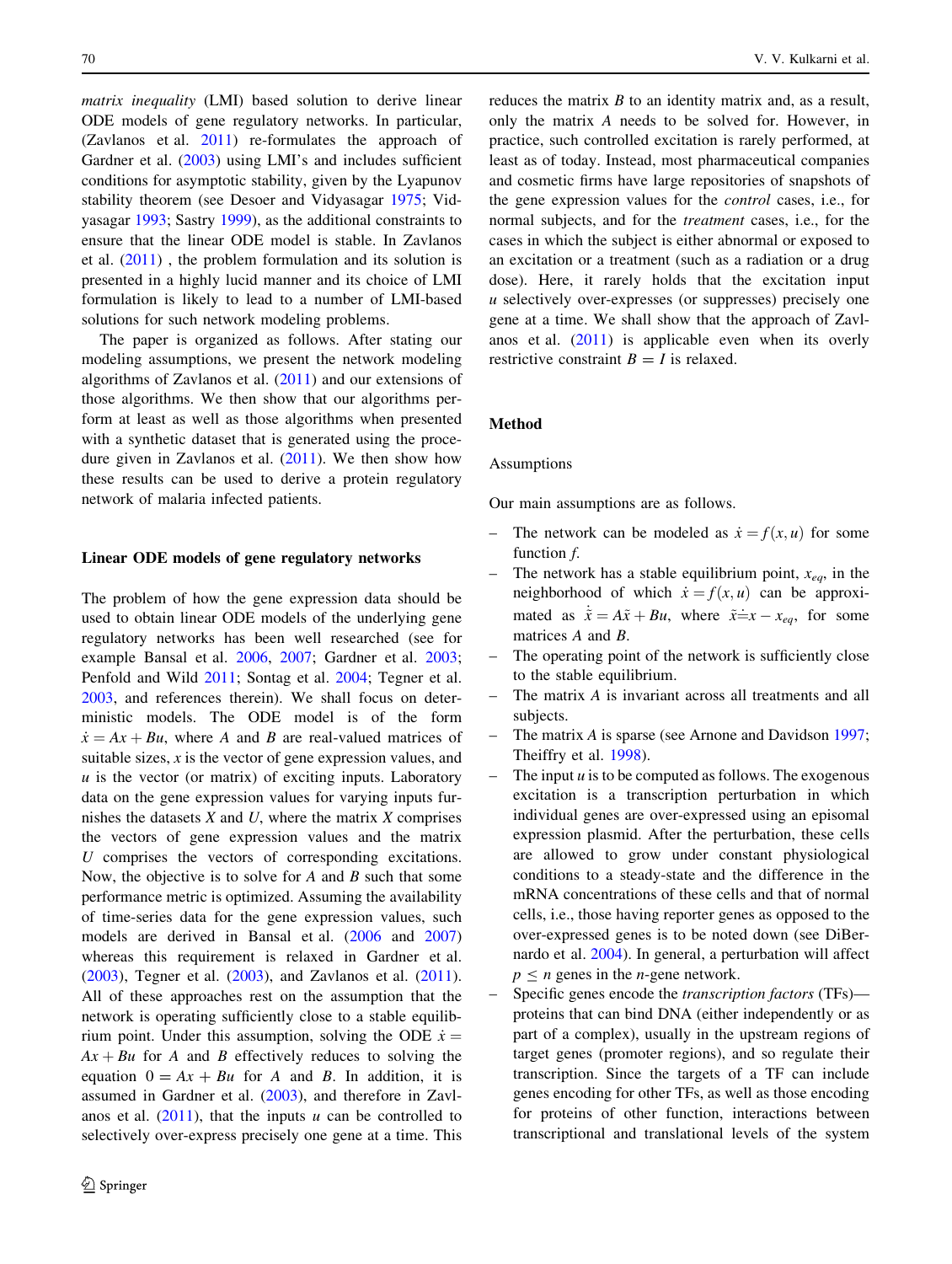<span id="page-2-0"></span>take place. In addition, post-translational and epigenetic effects also influence the network. We assume these can be accounted for indirectly in the gene regulatory network.

#### Background results

Let us now note the main results of Zavlanos et al.  $(2011)$  $(2011)$ . To begin with, let us denote the  $i$ -th element of a vector v as  $v_i$  and the  $(i, j)$ -th element of a matrix A as either  $a_{i,j}$  or  $a_{ii}$ . Let *m* be the number of available transcription perturbations. Let *n* denote the number of genes. Let  $U \doteq$  $[u_1 u_2, ..., u_m] \in \mathbb{R}^{p \times m}$  and  $\tilde{X} = [\tilde{x}_1 \tilde{x}_2, ..., \tilde{x}_m] \in \mathbb{R}^{n \times m}$  be<br>the matrices containing transcriptional perturbation values the matrices containing transcriptional perturbation values and their associated mRNA expression values, respectively, for the m experiments. Then, if the network modeled as  $\dot{x} = Ax + Bu$  is at the stable equilibrium, then it holds that  $A\tilde{X} + BU = 0$ . In general, the measured deviation in  $x$  can be different from the deviation predicted by the linear ODE model. Therefore, let  $X = \tilde{X} + \Delta X$ , where X comprises the measured values and  $\Delta X$  is the mismatch due to nonlinearities, measurement noise, etc. Then,  $AX + BU =$  $A\tilde{X} + BU + \eta$ , where  $\eta \doteq A\Delta X$ . The network modeling problem can now be stated as follows: Given  $X$  and  $U$ , determine a sparse stable matrix  $A$  that minimizes  $\eta$  subject to the constraint that it satisfies the constraints laid down by *a priori* information.

The *a priori* information is often in the form of sign pattern S that captures the interaction between the nodes i and j. The convention is that  $s_{ij}$  is (i) '+' if the node j activates the node i, (ii) '-' if the node j inhibits the node i, (iii) zero if the nodes i and j do not interact, and (iv)  $\gamma$  if no a priori information is available on how the node  $j$  affects the node  $i$ . Then,

$$
A \in S \Leftrightarrow \begin{cases} a_{ij} \ge 0 & \text{if } s_{ij} = +; \\ a_{ij} \le 0 & \text{if } s_{ij} = -; \\ a_{ij} = 0 & \text{if } s_{ij} = 0; \\ a_{ij} \in \mathbb{R} & \text{if } s_{ij} = ? \end{cases}
$$
 (1)

| <b>Algorithm Z:</b> Solution to $P1$ (see [20, Algorithm 1])     |
|------------------------------------------------------------------|
| <b>Input:</b> t, $\delta$ , $S$ , $X$ , and U                    |
| 1: Initialization: Set $w_{ij} = 1$ for all $i, j = 1, \dots, n$ |
| 2: for iteration $= 1$ to J do                                   |
| 3: Solve <b>P1</b> for A and $\epsilon$ ,                        |
| 4: Update the weights $w_{ij}$ using Eq. (2),                    |
| 5: Update the weights $v_{ij}$ using (3),                        |
| $6:$ end for                                                     |
| Output: $A$                                                      |
|                                                                  |

The stability constraint is satisfied if every eigenvalue of A has a negative-valued real component. Since minimizing card( $\cdot$ ) might have an adverse effect on  $\eta$  and vice versa, a

minimize  $t \text{ card}(A) + (1-t)e$ subject to  $||AX + BU||_1 \le \epsilon, \epsilon > 0, \quad A \in S$ ,

where  $t \in [0, 1]$  is a user defined parameter. Now, card $(\cdot)$  is a non-convex function. Hence, it is relaxed in Zavlanos et al. [\(2011](#page-8-0)) to a convex function, namely, a weighted  $\ell_1$ norm  $\sum_{i,j=1}^{n} w_{ij}|a_{ij}|$ , where the weights  $w_{ij}$  are defined as

$$
w_{ij} = \frac{\delta}{\delta + |a_{ij}|}, \quad i, j = 1, \cdots, n,
$$
\n(2)

where  $\delta > 0$ . If  $\delta$  is chosen sufficiently small then the value of  $w_{ii} |a_{ii}| \approx 1$  if  $a_{ii} \neq 0$  and is zero otherwise. The following algorithm, viz., [20, Algorithm 1], solves this optimization problem.

To ensure that the system is stable, the eigenvalues of A must be constrained to have negative valued real part so that P1 is modified into the following optimization problem P2:

:

minimize 
$$
t \sum_{i,j} w_{ij} |a_{ij}| + (1-t)\epsilon
$$
  
\nsubject to  $||AX + BU||_1 \le \epsilon, \epsilon > 0$   
\nreal $(\lambda_i(A)) < 0 \forall i, \quad A \in S$ ,

where  $t \in [0, 1]$  is a user defined parameter. In Zavlanos et al.  $(2011)$  $(2011)$ , a solution to **P2** is obtained by using the Gershgorin's circle theorem as follows (see Algorithm 2 of (Zavlanos et al. [2011](#page-8-0))).

Theorem 1 (Gershgorin's Circle Theorem (see [Horn and Johnson [1991\)](#page-8-0))] Let  $A \in \mathbb{R}^{n \times n}$ . For all  $i \in \{1, \dots, n\}$ , define<br>the deleted absolute row sums of  $A$  as  $B_n(A) = \sum |a_n|$ . the deleted absolute row sums of A as  $R_i(A) \doteq \sum_{j \neq i} |a_{ij}|$ . Then, all eigenvalues of A lie within the union  $G(A)$  of n discs that is defined as

$$
G(A) \doteq \bigcup_{i=1}^n \{z \in \mathbb{C} \mid |z - a_{ii}| \le R_i(A)\}.
$$

Furthermore, if a union of k of these n discs forms a connected region that is disjoint from every other disc then that region contains precisely k eigenvalues of A.  $\Box$ 

From Theorem 1, it follows that the matrix A is stable if  $a_{ii} \le - \sum_{i \ne j} |a_{ij}| \quad \forall i$ , which holds if A is diagonally dominant with non-positive diagonal entries. To relax this restrictive requirement, a similarity transformation V can be applied to A since the eigenvalues of  $V^{-1}AV$  are the same as those of A. An easy choice for V is  $V = \text{diag}(v_i)$ with  $v_i > 0$ . Then, using 1, it follows that the matrix  $V^{-1}AV$ is stable if  $a_{ii} \leq -\frac{1}{v_i}$  $\sum_{j\neq i}^{e} v_j |a_{ij}|$   $\forall i$ . Therefore, it follows (see Zavlanos et al.  $2011$ ) that the solution A of P2 is guaranteed to be stable if it is obtained by solving the following modified optimization problem P3: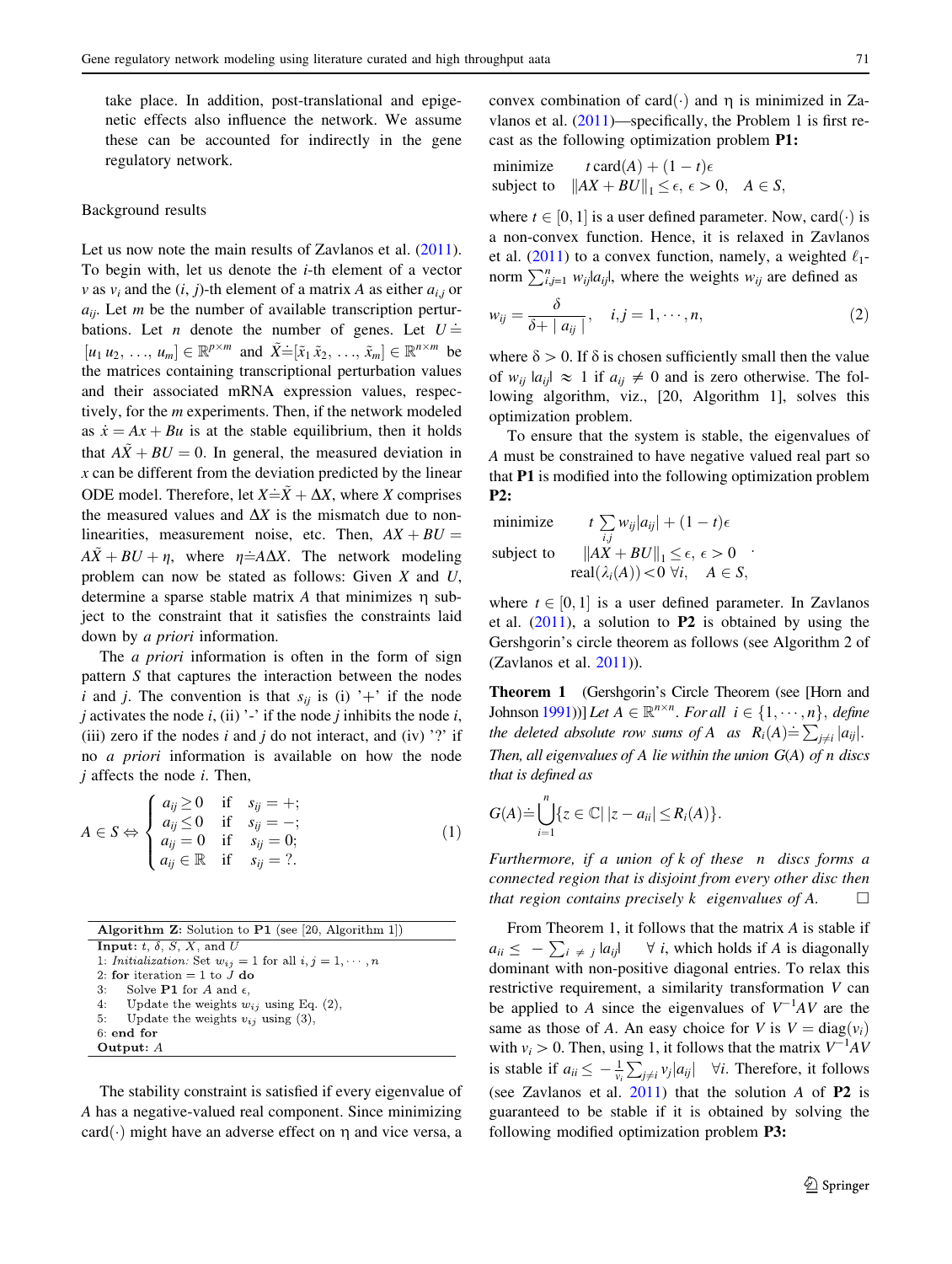minimize

subject to

$$
|AX + BU||_1 \le \epsilon, \epsilon > 0
$$
  

$$
a_{ii} \le -\frac{1}{\nu_i} \sum_{i \ne j} \nu_j |a_{ij}| \quad \forall i, \quad \nu_i > 0 \forall i, \quad A \in S,
$$

 $\sum\limits_{i,j} w_{ij} |a_{ij}| + (1-t)\epsilon$ 

where  $t \in [0, 1]$  is a user defined parameter. The matrices V and W can be chosen as follows (see Zavlanos et al. [2011\)](#page-8-0). Initialize  $V = I$  where I is the identity matrix of suitable size and set  $w_{ii} = 1 \quad \forall i,j$ . Then, repeatedly solve **P3**, updating  $w_{ij}$  using Eq. ([2\)](#page-2-0) and  $v_{ii}$  using

 $\overline{ }$ 

$$
\nu_{ii} \dot{=} \begin{cases} 1 + \frac{|a_{ii}| - R_i(A) - \beta}{\delta + (|a_{ii}| - R_i(A) - \beta)} & \text{if} \quad |a_{ii}| - R_i(A) > \beta; \\ \frac{\delta}{\delta - (|a_{ii}| - R_i(A) - \beta)} & \text{if} \quad |a_{ii}| - R_i(A) \le \beta, \end{cases} \tag{3}
$$

where  $\beta \doteq \sum_{n=1}^{\infty}$  $\sum_{i=1}(|a_{i,i}| - R_i(A))/n.$ 

*Remark 1* In Zavlanos et al.  $(2011)$  $(2011)$ , it is claimed that this procedure, described in [20, Algorithm 2], usually requires no more than  $J = 20$  iterations but may yield periodic solutions for certain ill-condition problems.

Remark 2 Zavlanos et al. ([2011\)](#page-8-0) (Algorithm 2) is somewhat ad-hoc since the parameter  $\delta$  is left undefined in it.

*Remark 3* In Zavlanos et al.  $(2011)$  $(2011)$ , another solution to P2 is obtained by using the Lyapunov stability theorem to ensure the stability (see Zavlanos et al. [2011](#page-8-0), Algorithm 3).

#### Main results

The values of  $v_{ii}$  in the above algorithm can be updated at the end of each iteration using a number of known results. For example, it is shown in (Mees [1981\)](#page-8-0) that the optimal diagonal postcompensator V to render the matrix VA row dominant can be obtained by computing the left Perron eigenvectors of the  $\mathbb{R}^{n \times n}$  nonnegative matrix T having  $|a_{ij}|$  as its elements, provided it is a primitive matrix. Also, it is known that the Perron eigenvalue and its corresponding eigenvector can be easily computed using the following iterative method: select an arbitrary unit vector  $x_0$ , then iterate it as follows:

$$
\bar{x}_{k+1} = T\bar{x}_k / \|T\bar{x}_k\| \tag{4}
$$

until  $\|\bar{x}_{k+1} - \bar{x}_k\| < \Delta$ , where  $\Delta > 0$  is arbitrarily small. Now,  $\bar{x}_{k+1}$  is a reasonable approximation of the right perron eigenvector of  $T$ , and its corresponding eigenvalue  $r$  can be obtained by solving  $T\bar{x}_{k+1} \simeq r\bar{x}_{k+1}$  (see Mees [1981](#page-8-0)). If the column-dominance of A is to be optimized then the same procedure should be applied to  $A<sup>T</sup>$  and then the result should be transposed. Therefore, Perron eigenvector of T seems to be a good choice for the construction of the scaling matrix V, where

$$
V \doteq \text{diag}(\bar{x}_{k+1}).\tag{5}
$$

Hence, Algorithm 1, an improvement over [Zavlanos et al. [2011,](#page-8-0) Algorithm 2], can be stated as follows.

| Algorithm 1: (Solution to $P3$ )                                         |
|--------------------------------------------------------------------------|
| <b>Input:</b> t, $\delta$ , $\Delta$ , $S$ , $X$ , and U                 |
| 1: Initialization: $V = I$ and $w_{ij} = 1$ for all $i, j = 1, \dots, n$ |
| 2: for iteration = 1 to J do                                             |
| Solve <b>P3</b> for A and $\epsilon$ ,<br>3:                             |
| while $\ \bar{x}_{k+1} - \bar{x}_k\  > \Delta$ do<br>4:                  |
| Update $\bar{x}_k$ and $\bar{x}_{k+1}$ using Eq. (6),<br>5:              |
| 6:<br>end while                                                          |
| Update the weights $v_{ii}$ using Eq. (7),<br>7:                         |
| Update the weights $w_{ij}$ using Eq. (2),<br>8:                         |
| $9:$ end for                                                             |
| Output: $A$                                                              |

Another approach to modify Algorithm Z so that its output A is a stable matrix is as follows (see Zavlanos et al.  $2011$ ). If the output A is unstable, perturb it by a *small* enough perturbation  $D$  such that the perturbed matrix  $\widetilde{A} = A + D$  is stable and, furthermore, an element of S. By Lyapunov stability theorem,  $\widetilde{A}$  is stable if there exists a  $P = P<sup>T</sup> > 0$  such that Herm $(\widetilde{A}^{T}P) < 0$ , i.e., if

$$
\text{Herm}(A^T P + L) < 0,\tag{6}
$$

where  $L = PD$ . Now, (6) is an LMI that can be efficiently solved by solving the following semidefinite program P4:

minimize  $||LX||_2$ subject to  $\text{Herm}(A^T P + L) < 0, \quad P > 0$ ;

the solution of which gives the perturbation as  $D = P^{-1}L$  (see Boyd and Vandenberghe [2003](#page-8-0)). However, while this perturbation ensures the stability of  $A\ddot{=}A+D$ , it does not ensure  $A\ddot{\in}S$ . In Zavlanos et al. [\(2011](#page-8-0)), this difficulty is resolved by using the Lyapunov matrix  $P$ , obtained as a solution of **P4**, in solving the following optimization problem P5:

minimize 
$$
t \sum_{i,j=1}^{n} w_{ij} |a_{ij}| + (1-t)\epsilon
$$
  
subject to  $||AX + BU||_1 \le \epsilon, \quad \epsilon > 0,$   
 Herm $(A^T P) < 0, \quad A \in S.$ 

A solution to this problem is given by [20, Algorithm 3].

If the network is sufficiently damped then  $\|Gu\|_2/\|u\|_2$ can be approximated by  $||y_{ss}||_2/||u||_2$  where G is the transfer function of the linearized system, and  $y_{ss}$  is the steady-state response of the system, which is the same as state vector if  $C = I_n$ . Therefore, if sufficient amount of the steady-state data is available then  $||G(s)||_{\infty}$  can be approximated as:

$$
\sup_{i} \|y_{ss}^{i}\|_{2} / \|u^{i}\|_{2} \simeq \|G(s)\|_{\infty} \simeq \gamma,
$$
\n(7)

where the maximization is performed over the experiment trials. Now, the well-known bounded real lemma (BRL) can be used to derive a more powerful network modeling algorithm.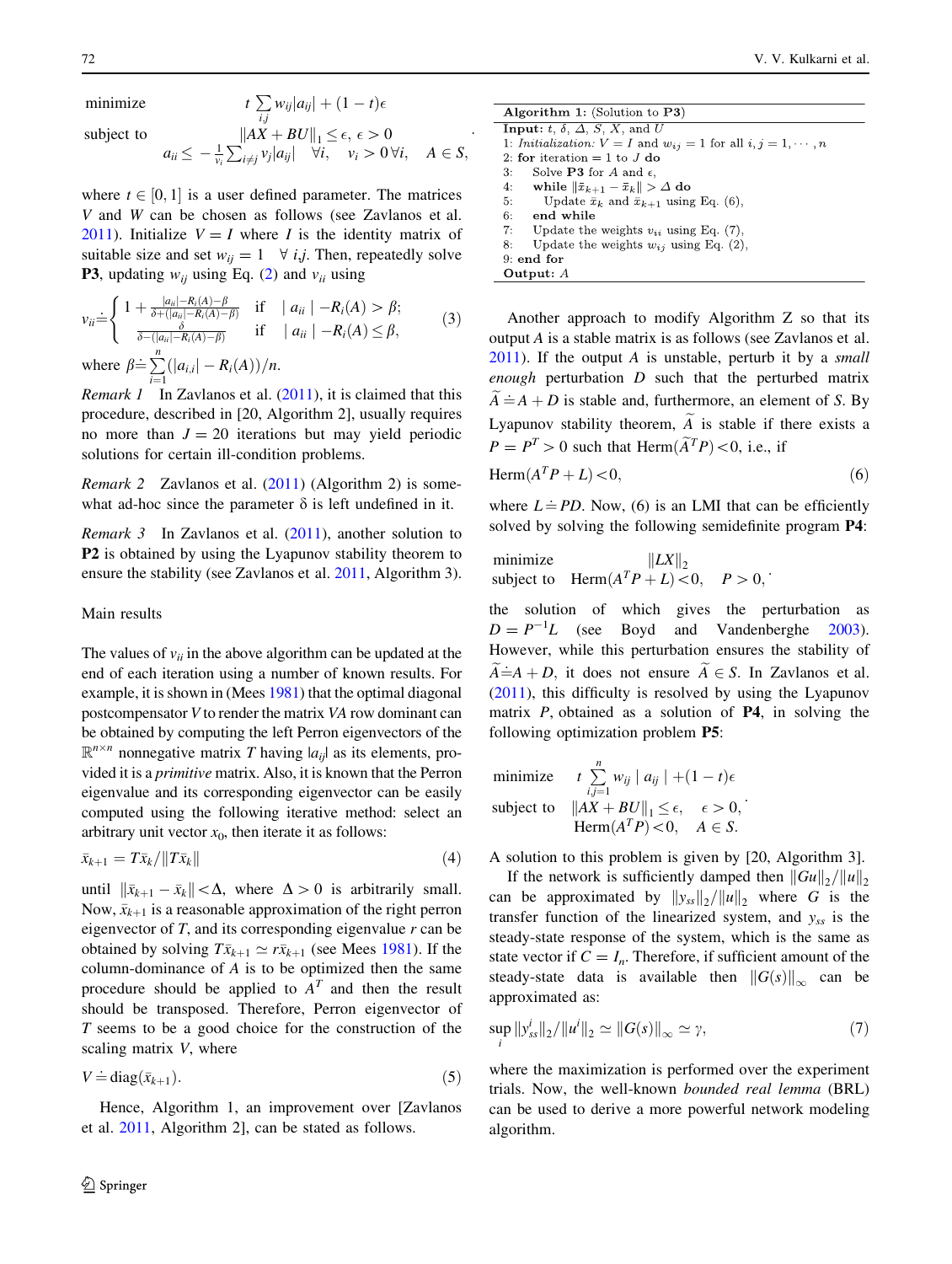<span id="page-4-0"></span>Theorem 2 (Bounded Real Lemma (Apkarian et al. [1996\)](#page-8-0) ) Let the system  $G(s)$  be given in the state-space form as

$$
\dot{x} = Ax + Bu, \ y = Cx + Du.
$$

Then, A is stable and  $||G(s)||_{\infty} < \gamma$  if and only if the system of LMI's:

$$
\begin{bmatrix} AP + PA^T & B & PC^T \ B^T & -\gamma I & D^T \ CP & D & -\gamma I \end{bmatrix} < 0, \ P > 0
$$

has a symmetrix matrix P as its solution.

| Algorithm 2: (Solution to $P6$ )                          |
|-----------------------------------------------------------|
| <b>Input:</b> t, $\delta$ , $S$ , $X$ and $U$             |
| 1: Apply Algorithm $Z$ to obtain $A$                      |
| 2: Approximate $\gamma$ using (7)                         |
| 3: while A is unstable or $  G(s)   > \gamma$ then        |
| Solve $P4$ for a Lyapunov matrix $P$ ,<br>4:              |
| 5: Initialize $w_{ij} = 1$ for all $i, j = 1, \dots, n$ , |
| 6: for iteration $= 1$ to J do                            |
| 7:<br>Solve <b>P6</b> for A and $\epsilon$ ,              |
| 8:<br>Update the weights $w_{ij}$ using Eq. (2),          |
| end for<br>9:                                             |
| $10:$ end while                                           |
| Output: $A$                                               |

Therefore, we can identify out network model by solving the following optimization problem P6:

minize subject to

$$
t\sum_{i,j=1}^{n} w_{ij} |a_{ij}| + (1-t)\epsilon
$$
  
\n
$$
||AX + BU||_1 \le \epsilon, \epsilon > 0,
$$
  
\n
$$
\begin{bmatrix} AP + PA^T & B & P \\ B^T & -\gamma I & 0 \\ P & 0 & -\gamma I \end{bmatrix} < 0
$$
  
\n
$$
P > 0, A \in S.
$$

:

A solution to this problem is obtained by using Algorithm 2. In all algorithms considered thus far, the matrix  $B$  is assumed to be known. However, as observed earlier, such is rarely the case in practice. If A and B both need to be estimated then more a priori information on A is required since, otherwise,  $A = 0$  and  $B = 0$  is a trivial solution to  $0 = Ax + Bu$ . Such a meaningless solution can be readily ruled out by stipulating  $a_{ii} < \sigma_i$   $\forall i$  for some  $\sigma_i$ as a constraint in the optimization problem. This constraint is valid in reality since every gene and protein downregulates its own production through self-degradation. Using Gershgorin's circle theorem to guarantee the stability, the estimation of  $A$  and  $B$  can be obtained from the solution of the following optimization problem P7:

minimize  $t \sum_{i=1}^{n}$ 

 $\sum\limits_{i,j=1}w_{ij}\mid a_{ij}\mid+(1-t)\epsilon$ subject to  $||AX + BU||_1 \le \epsilon, \epsilon > 0,$ Herm $(A^T P)$  < 0,  $a_{ii} < -\sigma_i \forall i, A \in S$ . :

where  $\Sigma \doteq \text{diag}(\sigma_i) \in \mathbb{R}^{n \times n}$  is a diagonal matrix that has the self-degeneration, rates, as its diagonal elements. The self-degeneration rates as its diagonal elements. The estimation of B introduces a scaling difficulty: if  $(A^*, B^*)$ is a solution of our optimization problem, then  $(\alpha A^*, \alpha B^*)$ is also a valid solution for every scalar  $\alpha$  that satisfies  $|\alpha|$  < 1. In fact, scaling by such an  $\alpha$  facilitates smaller modeling errors. This difficulty can be resolved by scaling A and B by a suitable positive number, say  $\kappa(A, B)$ , so that the absolute value of the largest element of A becomes equal to 1. Depending on its sign, one can then set the elements having absolute value less than an arbitrary small value such as, say,  $v = 10^{-4}$ : we refer to these matrices as  $\tilde{A}$  and  $\tilde{B}$  (see Algorithm 3). The elements of  $\tilde{A}$  and  $\tilde{B}$  are defined as

$$
\tilde{a}_{ij} = \begin{cases}\n a_{ij} & \text{if } |a_{ij}| \ge v; \\
0 & \text{if } |a_{ij}| < v; \\
0 & \text{if } |b_{ij}| \ge v; \\
0 & \text{if } |b_{ij}| < v.\n\end{cases}
$$
\n(8)

| Algorithm 2: (Solution to $P6$ )                             |
|--------------------------------------------------------------|
| <b>Input:</b> t, $\delta$ , S, X and U                       |
| 1: Apply Algorithm $Z$ to obtain $A$                         |
| 2: Approximate $\gamma$ using (7)                            |
| 3: while A is unstable or $  G(s)   > \gamma$ then           |
| Solve <b>P4</b> for a Lyapunov matrix $P$ ,<br>4:            |
| Initialize $w_{ij} = 1$ for all $i, j = 1, \dots, n$ ,<br>5: |
| for iteration $= 1$ to J do<br>6:                            |
| Solve <b>P6</b> for A and $\epsilon$ ,<br>7:                 |
| Update the weights $w_{ij}$ using Eq. (2),<br>8:             |
| end for<br>9:                                                |
| $10:$ end while                                              |
| Output: $A$                                                  |

In P4, we solve an optimization problem to find a small perturbation that makes matrix A stable, while minimizing an upper bound of the 2-norm of the difference between  $AX + BU$  and  $\ddot{AX} + BU$  (see Zavlanos et al. [2011\)](#page-8-0). If the eigenvectors of A can be estimated well enough then A can be stabilized by perturbing its eigenvalues while keeping its eigenvectors fixed. Hence, a revised optimization problem P8 is as follows:

minimize 
$$
h ||D^{-1}(\lambda_A + \lambda)DX + BU||_1 + (1 - h) \sum_{i=1}^n \lambda_i^2
$$
  
subject to  $\lambda_A + \lambda > 0$ ,  $\lambda \in \Lambda_A$ ,

where  $\Lambda_A$  is the set of matrices having the canonical structure of the Jordan normal form of A. Now, P can be obtained by solving

$$
(A + D^{-1} \lambda D)^T P + P(A + D^{-1} \lambda D) < 0.
$$
 (9)

Then,  $A$  and  $B$  can be computed by solving **P7** iteratively.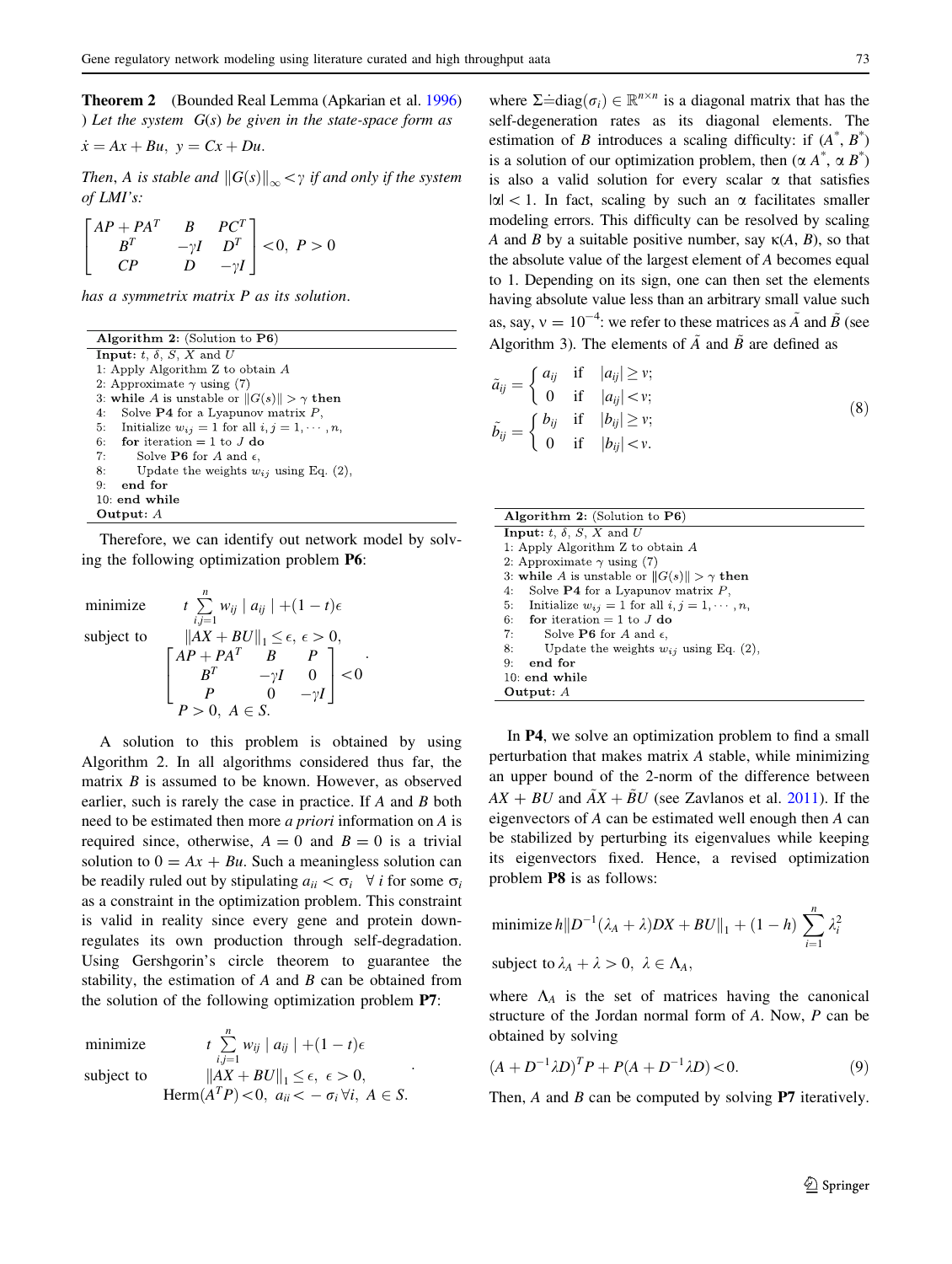Algorithm 3: (Solution to P7) **Input:**  $t, \nu, \Sigma, S, X$ , and U 1: Apply Algorithm Z to obtain  $A$  and  $B$ 2: while  $A$  is unstable then 3: Solve **P4** for a Lyapunov matrix  $P$ , Initialize  $w_{ij} = 1$  for all  $i, j = 1, \dots, n$ ,  $4:$ for iteration = 1 to  $J$  do  $5:$ Solve P7 for  $A,$   $B$  and  $\epsilon,$  $6:$  $7:$ Update the weights  $w_{ij}$  using Eq. (2),  $8:$ end for  $9:$  end if 10: Scale A and B by  $\kappa(A, B)$ 11: Define  $\tilde{A}$  and  $\tilde{B}$  as per Eq. (10), **Output:**  $A, B, \overline{A}$ , and  $\overline{B}$ 

|  | Algorithm $4:$ (Solution to P9) |  |  |  |  |  |  |
|--|---------------------------------|--|--|--|--|--|--|
|--|---------------------------------|--|--|--|--|--|--|

Now, suppose our experimental data can be partitioned into q separate sets of data,  $X_i$ 's, and each set contains the response of our network to the same input value. Therefore, we have

$$
||AX_i + BU_i|| \simeq 0 \quad i = 1, \ldots, q, \quad X_i \in \mathbb{R}^{n \times m_i}, \quad U_i \in \mathbb{R}^{p \times m_i}, \tag{10}
$$

matrix A regardless of its stability. Assuming that the eigenvectors can be estimated well enough, A can be stabilized by perturbing its eigenvalues while keeping its eigenvectors fixed. This gives rise to a revised optimization problem P9 presented below:

minimize 
$$
h||D^{-1}(\lambda_A + \lambda)DX + BU||_1 + (1 - h) \sum_{i=1}^n \lambda_i^2
$$
.  
subject to  $\lambda_A + \lambda > 0, \ \lambda \in \Lambda_A$ , (11)

where  $\Lambda_A$  is the set of matrices having the canonical structure of the Jordan normal form of A. Now, we can derive the positive definite Lyapanov matrix  $P$  by solving Eq. [\(9](#page-4-0)) and then compute A and B by solving **P7** iteratively. This solution is implemented in Algorithm 4.

# Results and discussion

Comparison of our algorithms with the algorithms derived in Zavlanos et al. ([2011\)](#page-8-0)

We now present a brief case-study that compares the performance of our algorithms with that of the algorithms presented in Zavlanos et al. ([2011](#page-8-0)) for the same synthetic dataset. For this comparison, a wide range of the parameter  $t$  is chosen. To provide results consistent with the ones given in Zavlanos et al. [\(2011](#page-8-0)), the receiver operating characteristic (ROC) curves are used as the performance measures. Following (Zavlanos et al. [2011\)](#page-8-0), we define sensitivity and specificity as follows:

Clearly, an identification with 100% sensitivity and spec-

| Sensitivity $=$ $\overline{-}$           | The Number of Correctly Identified Non $-$ Zero Elements |
|------------------------------------------|----------------------------------------------------------|
|                                          | The Number of Non-Zero Elements                          |
| Specificity $=$ $\overline{\phantom{a}}$ | The Number of Correctly Identified Zero Elements         |
|                                          | The Number of Zero Elements                              |

where  $m_i > 0$  is the number of data columns in each set,<br> $\nabla^q$ ,  $m_i = m_i$  and all columns of  $U_i$  are the same. Now  $_{i=1}^{q} m_i = m$ , and all columns of  $U_i$ 's are the same. Now, if we construct matrix  $X_{i0} \in \mathbb{R}^{n \times m_i}$  with columns equal to one arbitrarily column chosen from  $X_i$ , it holds that

$$
||A(X_i - X_{i0})|| = ||(AX_i + BU_i) - (AX_{i0} + BU_i)|| < ||(AX_i + BU_i)||
$$
  
+ 
$$
BU_i)|| + ||(AX_{i0} + BU_i)|| \approx 0 \ \forall i.
$$

Therefore, we can claim that  $X' = \bigcup_{i=1}^{q} (X_i - X_{i0})$ approximately spans the subspace corresponding to the eigenvectors corresponding to the small eigenvalues of A. As a result, Algorithm Z estimates the eigenvectors of ificity is the best possible result. We used the method described in Sect. [5](#page-7-0) of Zavlanos et al. ([2011](#page-8-0)) to generate the  $20 \times 20$  random sparse matrix A, and its associated dataset X as  $X = -A^{-1}BU + v$  N where  $BU \in \mathbb{R}^{n \times m}$  and  $N \in \mathbb{R}^{n \times m}$  are zero mean and unit variance normally distributed  $N \in \mathbb{R}^{n \times m}$  are zero mean and unit variance normally distributed random matrices. Then, we identified the system from both full datasets and partial datasets for several values of t. For the case of full dataset, the number of samples are equal to the dimension of the system matrix, i.e.,  $m = n$ , the noise coefficient is  $v = 10\%$ , and a priori knowledge is available for 30% of the matrix entries. For the case of partial dataset, no a priori knowledge is available, the noise coefficient is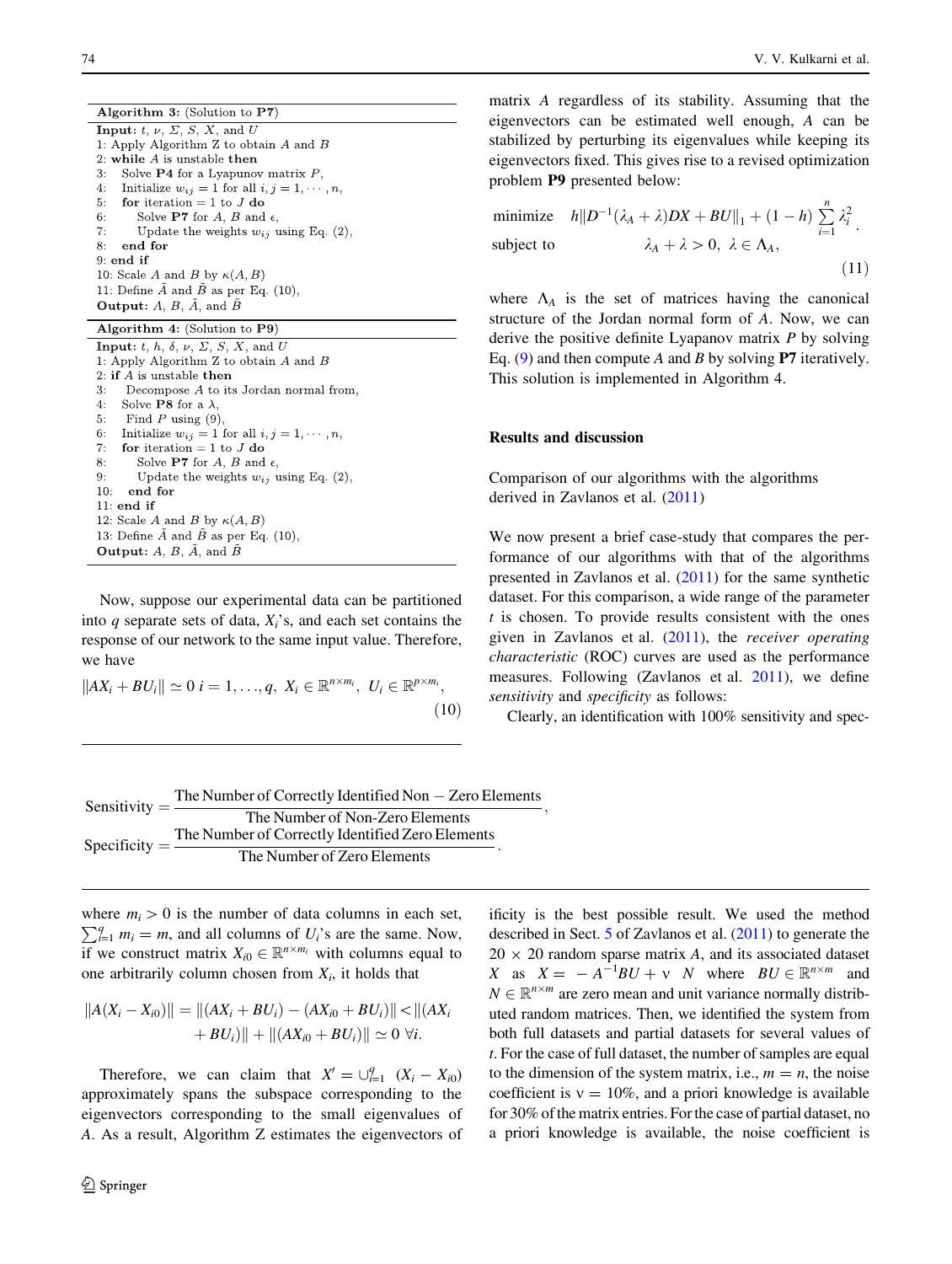

Fig. 1 ROC plots for the case of full data, ROC plots of different algorithms for a network of size  $n = 20$  and connectivity  $c = 20 \%$ using full data ( $m = n$ ,  $\sigma = 30$  % and  $v = 10$  %)



Fig. 2 ROC plots for the case of partial data, ROC plots of different algorithms for a network of size  $n = 20$  and connectivity  $c = 20 \%$ using partial data ( $m = \lceil \frac{n}{3} \rceil$ ,  $\sigma = 0\%$  and  $v = 50\%$ )

 $v = 50\%$ , and the number of samples is roughly one third of the dimension of matrix A. The results are shown in Figs. 1 and 2. The simulation results show that our algorithms perform at least as well as the ones derived in Zavlanos et al. [\(2011\)](#page-8-0): the improvement is not surprising since besides reducing the conservatism in the stability constraint used in Zavlanos et al. ([2011](#page-8-0)), we have not altered the structure of the algorithms (Zavlanos et al. [2011](#page-8-0)) by a great extent.

# Illustrative example: GRN for malaria patients

Malaria is a mosquito-borne infectious disease caused in humans and other animals by eukaryotic protists of the

genus Plasmodium. Five species of Plasmodium can infect humans with this disease. Among these, the infection from Plasmodium falciparum can be fatal. The infection caused by others, including Plasmodium vivax, is rarely fatal. We now reconstruct the gene-protein regulatory network using two sets of expression data on 30 proteins collected from patients suffering from malaria. GeneSpring version 11.5.1 was used to perform the pathway analysis. GeneSpring has its own pathway database wherein the relations in the database were mainly derived from published literature abstracts using a proprietary Natural Language Processing (NLP) algorithm. Additional interactions from experimental data available in public repositories like IntAct were also included in the pathway database of GeneSpring. The list of Entrez IDs corresponding to the proteins was used to find the key interactions involved in Malaria. The data collected from patients infected by Plasmodium falciparum is tagged FM whereas the data was collected from patients infected by Plasmodium vivax is tagged VM. In addition, we collected the expression data for healthy control samples as well. This data is tagged HC. In all, there are 8 sets of data for HC and a combined 8 sets of data for FM and VM.

$$
X_1 = \begin{bmatrix} HC_{11} & VM_1 \ HC_{21} & FM_1 \ \end{bmatrix}, X_2 = \begin{bmatrix} HC_{21} & FM_1 \ HC_{22} & FM_2 \end{bmatrix},
$$

where  $HC_{11} \in \mathbb{R}^{18 \times 8}$ ,  $VM_1 \in \mathbb{R}^{18 \times 8}$ ,  $HC_{12} \in \mathbb{R}^{12 \times 8}$ ,  $VM_2 \in \mathbb{R}^{12 \times 8}$   $UC_{12} \in \mathbb{R}^{12 \times 8}$  and  $\mathbb{R}^{12\times8}, HC_{21} \in \mathbb{R}^{18\times8}, FM_1 \in \mathbb{R}^{18\times8}, HC_{22} \in \mathbb{R}^{12\times8}$ <br> $EM \subset \mathbb{R}^{12\times8}$  As seen be seen we pertitioned , and  $FM_2 \in \mathbb{R}^{12 \times 8}$ . As can be seen, we partitioned the data rows into two parts (one with 18 rows and one with 12 rows). The reason is that among the proteins with available differential expression, only 18 are common in the two data sets, therefore, there are 12 proteins in each data set that expressed in only one type of Malaria. Since our objective was to derive a unified network model, we needed a method to somehow integrate these sets of data together. Hence, we used the average expression values of healthy control samples in one data set to replace the expression value data that are not exhibited in another data set. The reason behind what we did is that if a particular protein, for example P 00751, is specific for Falciparum Malaria, it indicates there is no change in expression level in vivax malaria for that specific protein, hence, we can take the same value that is exhibited by healthy controls. Thus, our matrix  $X \in \mathbb{R}^{42 \times 32}$  is:

$$
X = \begin{bmatrix} HC_{11} & HC_{21} & FM_1 & VM_1 \ \frac{HC_{12}}{HC_{12}} & \frac{FM_1}{HC_{12}} & \frac{VM_2}{HC_{22}} \end{bmatrix},
$$

where  $\overline{M}$  represents a matrix with entries equal to the average of elements in the same row of matrix M. Taking each type of Malaria as an independent input to the system,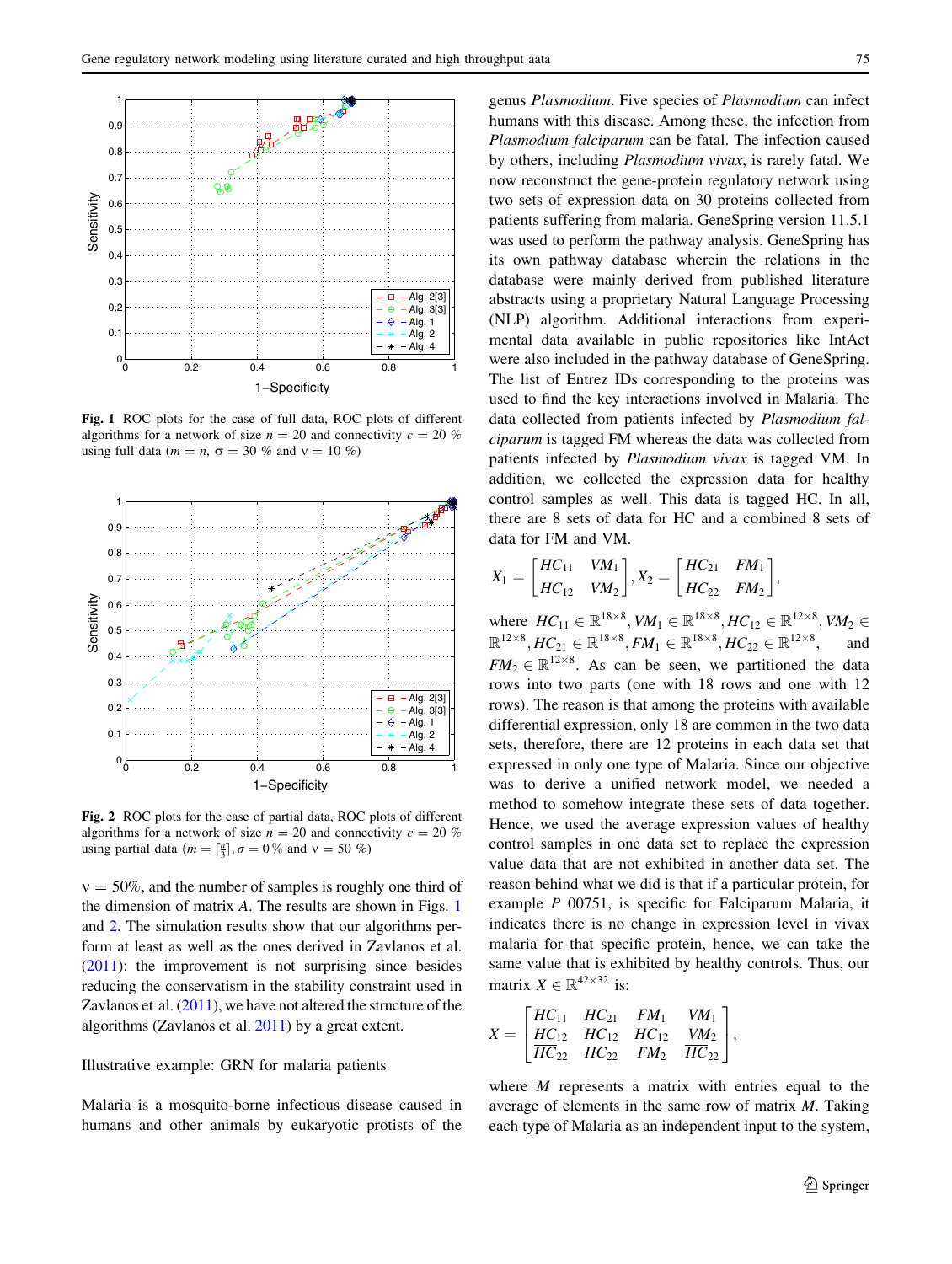<span id="page-7-0"></span>i.e.  $U_{FM} = \begin{bmatrix} 1 & 0 \end{bmatrix}^T$  and  $U_{VM} = \begin{bmatrix} 0 & 1 \end{bmatrix}^T$ , the input matrix  $U \in \mathbb{R}^{2 \times 30}$  corresponding to our dataset X is  $U = [M_1 \ M_2]$  $M_3$ , where  $M_1 \in \mathbb{R}^{2 \times 16}$  is an all-zero matrix, and  $M_2, M_3 \in \mathbb{R}^{2 \times 8}$  are given as

$$
M_2 = \begin{bmatrix} 1 & 1 & \dots & 1 \\ 0 & 0 & \dots & 0 \end{bmatrix}, \quad M_3 = \begin{bmatrix} 0 & 0 & \dots & 0 \\ 1 & 1 & \dots & 1 \end{bmatrix}
$$

Now, we can model the system as  $\dot{X} = AX + BU$ . Using the first  $29$  columns of  $X$ , we trained our network model using Algorithm Z and [20, Algorithm 2]. Verification of our results using the remaining columns of our data showed that [20, Algorithm 2] is not working in this case, and generates a very large error which may be caused by the very conservative stability condition laid down by Gershgorin's Circle Theorem. However, Algorithm [20, Algorithm 3] works properly with a fairly low error of  $\|AX + BU\|_1 \simeq 0.01$ . We used Cytoscape (see Smoot et al. [2011\)](#page-8-0) to visualize the matrix as a network of interactions. Interactions between all proteins in the matrix were specified in the Simple Interaction File (sif) format and were given to Cytoscape as the input. The SIF file lists each interaction using a source node, a relationship type (or edge type), and the target node. For example, for proteins P1 and P2, the structure P1 1 P2 represents the relationship P1 *activates P2* and the structure  $P1 - 1 P2$  represents the



Fig. 3 Gene-protein regulatory network for malaria infected subjects, the gene-protein regulatory network in malaria affected patients. The network has 30 nodes. GeneSpring version 11.5.1 was used to perform the pathway analysis in data collected from hospital patients. Then, our algorithms to obtain linear ODE models of the form  $\dot{x} =$  $Ax + Bu$  were run on the data. This *diagram* illustrates the network interconnection, determined by the matrix A, and is created using Cytoscape. Green edges represent activation whereas red edges represent inhibition

relationship P1 inhibits P2. The edges in the resulting network are colored by their interaction - a green edge represents activation and a red edge represents inhibitory interaction between the proteins. A representative network diagram is shown in Fig. 3.

# Conclusion

:

We have presented a theoretical framework, and associated algorithms, to obtain a class of nonlinear ordinary differential equation (ODE) models of gene regulatory networks assuming the availability of literature curated data and microarray data. We build on a linear matrix inequality (LMI) based formulation developed recently by Zavlanos et al. ([2011\)](#page-8-0) to obtain linear ODE models of such networks. However, whereas the solution proposed in Zavlanos et al. [2011](#page-8-0)) requires that the microarray data be obtained as the outcome of a series of controlled experiments in which the network is perturbed by over-expressing one gene at a time, this requirement is not necessary to implement our approach. We have shown how the algorithms derived in Zavlanos et al. ([2011\)](#page-8-0) can be easily extended to derive the required stable linear ODE model. In addition, we have built on these algorithms by using new stability constraints that ensure the diagonal dominance of a given matrix: our case study on a synthetic dataset shows that our algorithms perform at least as well as those given in Zavlanos et al.  $(2011)$ . We have then presented a casestudy of how these algorithms can be applied to derive a protein regulatory network model of malaria-infected

Table 1 Notation

| Symbol                        | Meaning                                                                      |
|-------------------------------|------------------------------------------------------------------------------|
| $(\mathbb{R}^+)$ $\mathbb{R}$ | Set of all (nonnegative) real numbers                                        |
| $\mathbb{R}^n$                | <i>n</i> -dimensional ( $n \times m$ ) real-valued vector (matrix)           |
| $\mathbb{R}^{n \times m}$     | $n \times m$ real-valued matrix                                              |
| $\mathbb{C}$                  | Set of all complex numbers                                                   |
| $\mathbb{Z}$                  | Set of all integers                                                          |
| $(\cdot)'$ or $(\cdot)^T$     | Transpose of a vector or a matrix $(\cdot)$                                  |
| $Herm(\cdot)$                 | $\frac{1}{2}((\cdot) + (\cdot)^T) \dots$ (Hermitian of $(\cdot)$ )           |
| n<br>$\bigcup X_i$<br>$i=1$   | Union of the <i>n</i> sets $X_i$                                             |
| $X_i \cap X_i$                | Intersection of the sets $X_i$ and $X_i$                                     |
| $A \ge 0$ ( $A < 0$ )         | A is positive semidefinite (negative definite).                              |
| $  z  _1$                     | $=\sum_{i}  z_i $ if z is a vector $(=\sum_{i}  z_{i,j} )$ if z is a matrix) |
| card(A)                       | Number of nonzero elements of $A \dots$ (cardinality)                        |
| $\lambda_i(A)$                | $i$ -th eigenvalue of the matrix $A$                                         |
| $diag(a_i)$                   | Diagonal matrix with $a_i$ as its diagonal elements                          |
| $\dot{x}$                     | $=dx/dt$ (derivative of x with respect to time)                              |